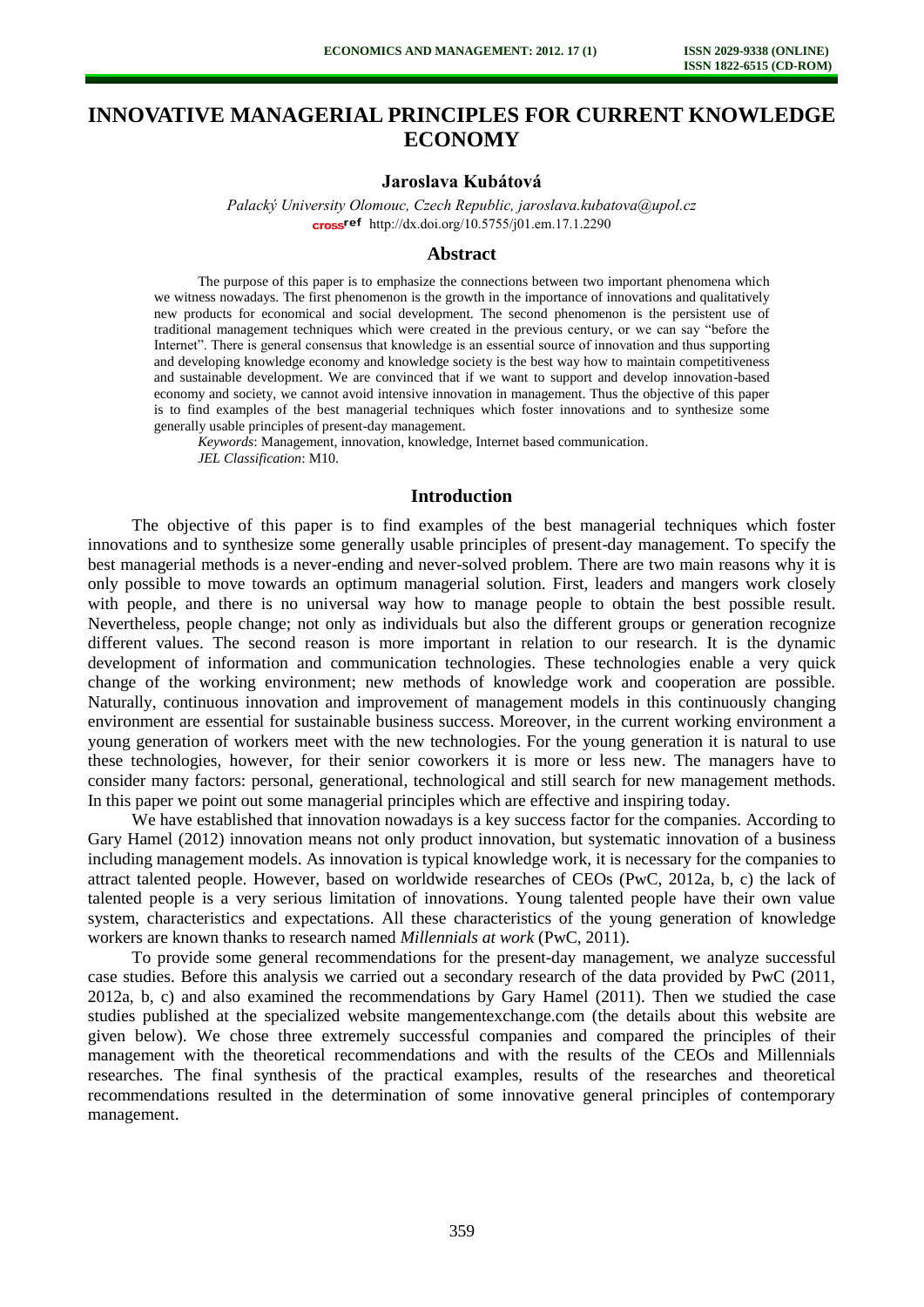#### **The importance of a time-valued innovation**

The ability to innovate is increasingly viewed as the single most important factor in sustaining competitive advantage of companies (Tidd, 2001). According to microeconomic theory the consumer wants to get as much satisfaction (utility) from his/her income as possible. The companies innovate their products to distinguish themselves from their competitors and to persuade the customers that their product brings them the highest utility. But what does it mean "the highest utility" for the customer in a developed economy nowadays? To answer this question we have to analyze the way of life in the current environment where the Internet, cell phones and other advanced technology are available. Thanks to this technology we are always connected but also information-overloaded and time-starved. And just like in case of natural resources, there is also a finite amount of time and attention available. We have 24 hours a day, no more, and even if we try to multitask, the amount of attention we are able to pay to our activities does not increase. It is only distributed among more activities which means that its quality is lower. As a consequence, the traditional saying *Time is money* has become obsolete. Nowadays for many people time is more than money and if they estimate the value of the product they add inevitable time investment to the price. They ask: Is it easy to buy this product, is it easy to set it up, is it easy to consume it? For these reasons the most successful products include so called time-valued innovation. Such products help customers limit and control the amount of time and attention they have to pay, or even better to improve the use of the time of the customers. Thinking in terms of time and attention changes the way of thinking about products and services and also about business models. This way of thinking is a great trigger for the successful innovation in the near future (Ott, 2011).

In today's turbulent world where changes are continuously accelerating, many existing companies are not able to deal with this dynamic environment. It is because they use traditional management techniques based on bureaucratic hierarchies, on control, conformity, specialization etc., and do not address the way humans work best. The drive for product innovation must be connected with systematic innovation in the company. This systematic innovation involves operational innovation, product innovation, strategy innovation, ecosystem innovation and management innovation. Operational innovation is the lowest innovation level and it is a simple process change. The next level is product innovation. However, the company has to innovate also its strategy and ecosystem. Ecosystem innovation consists of changes which are connected with other markets (e.g. to save shopping time, people use e-shopping, which influences the way products are offered, delivered, etc.). At the top of innovation is management innovation. According to Gary Hamel (2011) the new management should be inspired by the Internet and become transparent, collaborative and flexible. To be able to innovate, companies need new knowledge, and to foster new knowledge, companies must also innovate their approach to the employees. Organizations need employees who take initiative, are creative and passionate about their work. Thus, more autonomy must be given to the employees.

## **Innovation portfolios in the companies and their constraints and opportunities**

In case of business models innovation as well as product innovation the theory meets reality. According to the 15th Annual Global CEO Survey 2012 (PwC, 2012a, 2012b) the majority of CEOs include in their companies' innovation portfolios new business models (56 %) and new products or services (69 %). But on the other hand the CEOs declare that they consider the lack of talented employees as a serious threat to their businesses. Almost one third of CEOs (31 %) declared that the company was not able to innovate effectively due to talent constraints. The CEOs also mentioned they were unable to pursue a market opportunity (29 %) and they canceled or delayed a key strategic initiative (24 %). To minimize these negative impacts the companies (41 %) increase their planned talent-related expenses (PwC, 2012c). Apparently the lack of talented workers is serious and the CEOs are aware of it. Strategies for managing talent are a priority for 78 % of them (PwC, 2012a).

It seems to be a paradox: high jobless rates persist in many countries and yet the companies complain about the lack of talented workers. The explanation is that many people look for jobs but the companies look for talent. The situation is even more complicated because the methods of the work dramatically change as very new technologies for knowledge work are available. It is not only the Internet itself but many Internetbased applications for on line communication and knowledge sharing such as, for example social networks. And today young people (Millennials) who grew up in this technological environment meet in the workplace with the people who have had to adapt to it in the course of their careers.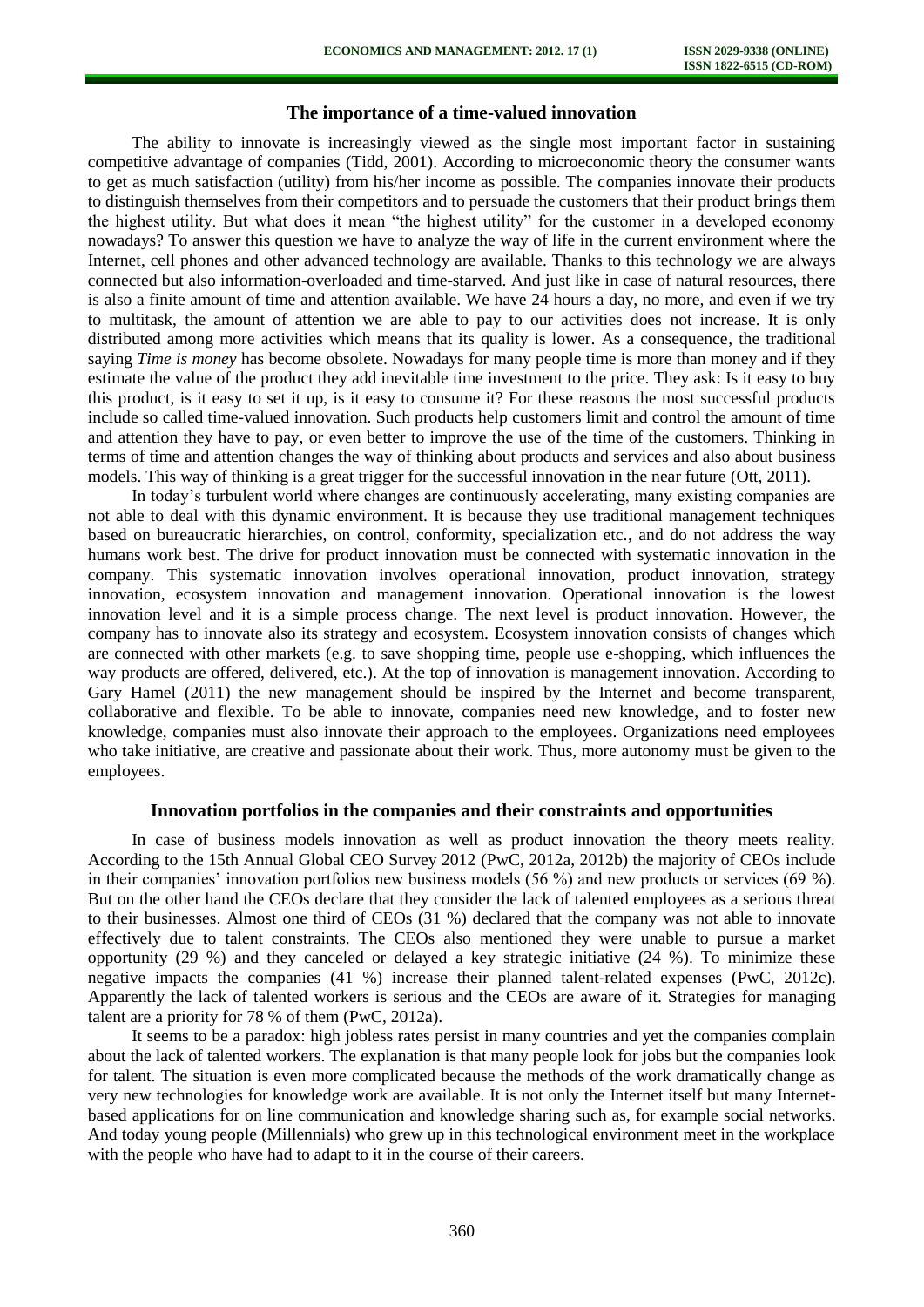Peter Drucker (1999) wrote in his book *Management Challenges for the 21st Century* "The most important, and indeed the truly unique, contribution of management in the  $20<sup>th</sup>$  Century was the fifty-fold increase in the productivity of the manual worker in manufacturing. The most important contribution management needs to make in the  $21<sup>st</sup>$  Century is similarly to increase the productivity of knowledge work and the knowledge worker." His vision was obviously correct. We have explained above that complex business innovations are inevitable and innovation is knowledge work. The volume of knowledge work will increase in general. According to Gartner, Inc. by 2015, 40 percent or more of an organization's work will be knowledge work, up from 25 percent in 2010 (Gartner, 2010). When Peter Drucker wrote his book in 1999 he probably could not imagine what knowledge work would look like in a few years. Since the turn of the  $21<sup>st</sup>$  century the era of Internet-based social media has started. Social media refers to the platforms designed for real-time communication and social networking (Dossani, 2011). Despite its short history social media are allowing what has never been possible before. Large numbers of people living around the world are able to work together and to contribute the full range of their knowledge, talent and creativity. Social media enable new ways of cooperation which is particularly important for business leaders interested in creating more collaborative, innovative and engaging organizations (Bradley, 2011). In the present challenging business environment social media can help considerably if used properly. Moreover, there is one more opportunity for companies: talented Millennials. The millennial generation, born between 1980 and 2000 now entering employment, is able to reshape the world of work. Their career aspirations, attitudes to work and knowledge of new technologies will modify the organizational culture. Attracting the best of these millennial workers is another important factor in sustaining competitive advantage of the companies nowadays.

The research *Millennials at Work* (PwC, 2011) surveyed more 4,000 graduates across 75 countries in 2011. The results are very important for the companies which try to attract talented Millennials. One of the defining characteristics of the Millennials is their affinity to the digital world, with broadband, laptops, smartphones and of course social media. They are uncomfortable with rigid corporate structures. They expect rapid progression, a varied and interesting career, a flexible approach to work but regular feedback. They value similar things in an employer brand as they do in a consumer brand. In short, Millennials are attracted by innovative employers.

Many Millennials (41 %) prefer to communicate electronically at work than face to face or over the telephone. Three-quarters of them believe that access to technology makes them more effective at work. However, many Millennials feel held back by rigid or outdated working styles. Almost a half felt that their managers did not always understand the way they use technology at work. Over a half of Millennials (59 %) said that an employer's provision of state-of-the art technology was important to them when considering a job. A Millennials-friendly work environment may be fully digital, but it also needs to be comfortable and creative. Millennials expect to work hard and will be drawn to organizations that offer an engaging, comfortable, and stimulating atmosphere that creatively blends work and life.

#### **Innovative companies – case studies**

In the following part the examples of concrete companies which have the above-mentioned characteristics are given. These companies have innovative products, innovative management techniques including the use of social media and are attractive employers for Millennials. The companies and their business know-how are chosen form the website Management Innovation Exchange (MIX), www.managementexchange.com. This website itself is a perfect example of Internet based knowledge sharing. The MIX represents an open innovation model to help accelerate the evolution of management. MIX members (everybody can log in) can leverage the expertise and insights of a global community of management innovators.

## **Vodafone UK**

The first example is Vodafone UK (Laurence, 2011). Vodafone UK has demonstrated new ways of working that combine communication tools, flexible working hours and locations, and a highly efficient utilization of building space. The changes are associated with the arrival of new Chief Executive Guy Laurence in 2009. He realized that while Vodafone UK's products and services remained innovative and competitive, its corporate culture was too rigid for the fast-paced market and too autocratic to attract the best new talent. Vodafone UK has created an open plan, weightless office designed to provide opportunities for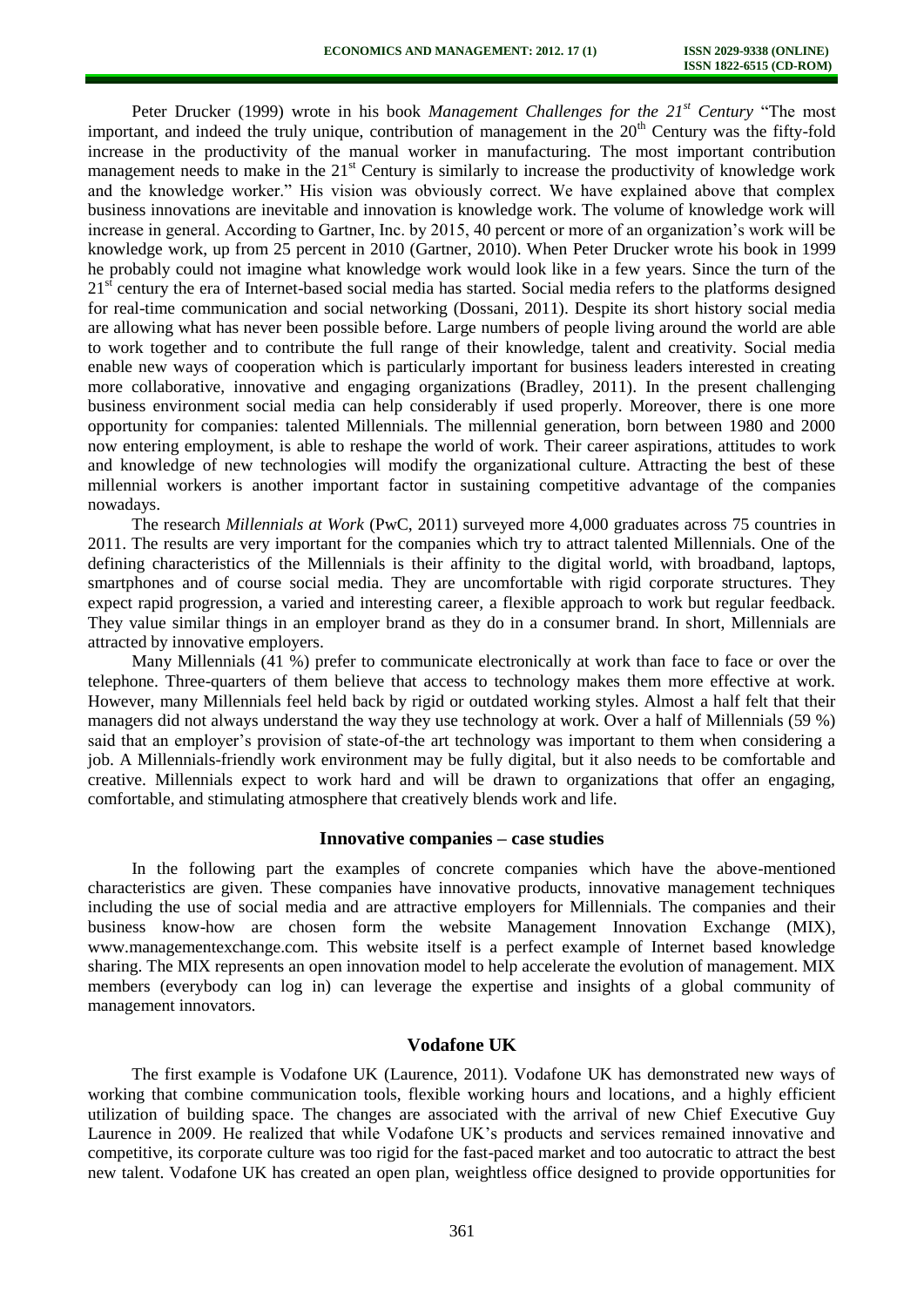face to face as well as virtual collaboration. Laptops have replaced desktop PCs, mobile phones have replaced desk phones, wi-fi has replaced fixed broadband connections and paper is not used anymore. Traditional offices of the managers with secretaries also disappeared. Even the employee restaurant has been transformed to a place which enables and supports the discussions and knowledge sharing. The new ways of working started with behavior change from the senior management team and then spread across the business.

This new way of working has helped Vodafone become more agile, competitive and environmentally friendly. The open and collaborative working environment has lead employees to feel more engaged with the business which has helped increase morale and reduce staff turnover. Decisions are now being taken by the people with the best knowledge of any particular situation and the process of decision making is dramatically shorter. For example, it used to take 90 days to change a price plan. Now it is done in four days. Changing the way everyone within a field of business works not only reduces costs but improves productivity and shortens the time period during which the product hits the market. It is also helps attract and get the most out of millennial generation.

## **Boeing**

The second example is Boeing, which has started implementing innovative methods of people management (Winter, 2011). In 2009 Boeing's Strategic Workforce Planning Organization recognized the need to build a newly-engaging work environment that would enhance knowledge sharing and collaboration across generations in the future workplace. It was decided the best way of growing skills would be within a real business context. A new approach, which brings together early-career Millennial talents and experienced managers at the Workplace Innovation Lab, was used.

The Lab brought together highly experienced managers with early-career employees, enabling "reverse mentoring" (for example on new technologies) when needed. The focus was as much on embedding new capabilities and ways of working for the future, as on generating immediate business results. The program was entirely voluntary. Virtual collaboration with the use of new technology including social media was part of the program.

The people in Boeing have learned that a junior employee can bring fresh perspective and valuable insight to a long-standing business problem and that having a manager open to innovative solutions and using young talent in innovative ways can be a powerful retention lever. Overall, the Lab participants concluded that to be a leader or a team member in an increasingly virtual world, a focus on building trust is the key both to productivity gains and to the use of new tools, technologies and flexible ways of working.

### **LiveOps**

The third example is related to the service sector. It describes an innovative way of a business model and management. This example is LiveOps, a contact center (call center) focused on providing the full platform, applications, and talent in the cloud (Mathur, 2011). LiveOps has realized that consumers increasingly expect quick on-demand information and constant contact with the companies with whom they do business. LiveOps employs 20,000 geographically distributed home-based independent agents. LiveOps has identified the changing demographics of consumers as well as the need to balance cost optimization with quality interactions. In response LiveOps Talent in the cloud solution began providing a distributed homebased workforce. LiveOps uses a proprietary technology platform to allow their independent agents to bid for and perform contact center work for clients in many business sectors. LiveOps' business model precludes traditional methods for managing direct employees. Instead of supervising, LiveOps has pursued the strategy of community management. The company began to facilitate cooperation using a knowledge base and forums so that agents can share best practices with each other, as well as tools for peer coaching and networking. These tools also facilitate competition, because an agent who actively works on improving his/her skills using the above-mentioned tools (as well as company e-learning suite) is able to do more business in a result-oriented environment. The community management involved providing instant and relevant feedback on performance and quality using gaming mechanisms.

The company created an on-line community with gamification, reputation features, and awards that engage and motivate the independent agents. The agents are provided updated opportunities for work, clear indication of individual performance metrics and leader-boards showing community frontrunners. The agents build their online identity through creating a personal avatar. They have the ability to customize their avatars by earning online points for positive behaviors. The avatar then becomes a method of identity and reputation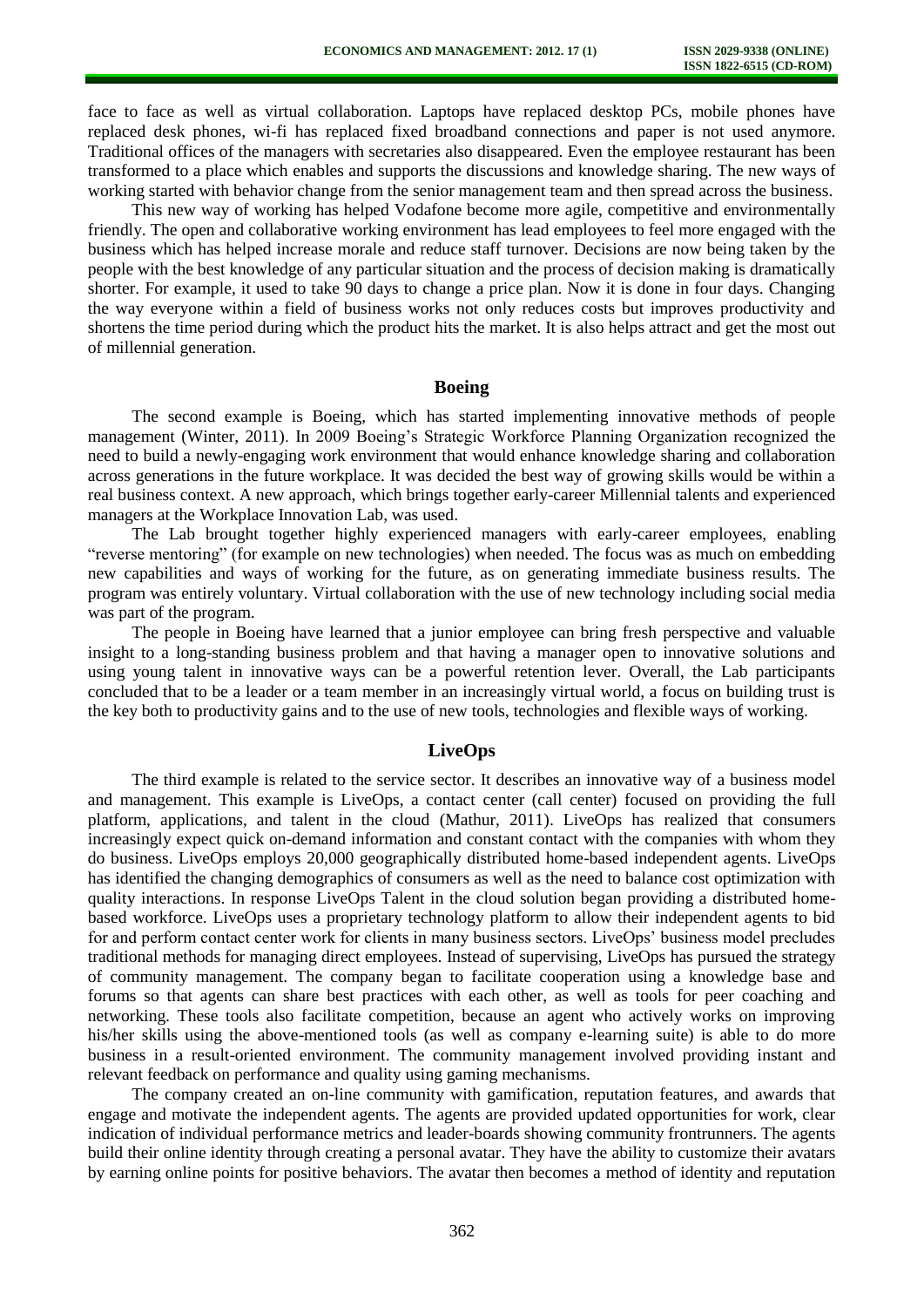of the agent in the community. The community of independent agents in LiveOps becomes a community of passion. The agent turnover lowered, the agents learn new skills very quickly, the service levels improved by about 10 % and sales performance increased also by about 10 %. It is also interesting to note that during the implementation of these new business and management models the company has identified that 79 % of agents are on Facebook, which helped the company understand them and create a suitable cloud environment and working tools.

## **Analysis of success factors in case studies**

Let's shortly compare the practices of the presented companies with the recommendations for sustainable business success in the current economy. The most important factors of success mentioned in the theoretical part are: time-valued product innovation, management model innovation (including transparency, flexibility and cooperation support) and talent-attractive, i.e. Millennials-friendly. Millennials-friendliness means among the above-mentioned factors also the access to state-of-art technologies including social media. Table 1 shows if the companies deal with the particular factor. If they do, the concrete way or method is shortly described.

| <b>Success Factor</b>                    | <b>Vodafone UK</b>                      | <b>Boeing</b>                        | <b>LiveOps</b>               |
|------------------------------------------|-----------------------------------------|--------------------------------------|------------------------------|
| ■ Time-valued product                    | Yes                                     | Not mentioned                        | Yes                          |
| innovation                               | Faster response to market               |                                      | Quick on-demand              |
|                                          | changes                                 |                                      | information and constant     |
|                                          |                                         |                                      | contact with the customers   |
| • Management model                       | Yes                                     | Yes                                  | Yes                          |
| innovation                               | Corporate culture change                | In the field of people<br>management | Community management         |
| Transparency<br>$\overline{\phantom{a}}$ | Yes                                     | Yes                                  | Yes                          |
|                                          | Decisions are taken by                  | <b>Experienced</b> managers          | Indication of individual     |
|                                          | the workers with the best               | with early-career                    | performance metrics and      |
|                                          | knowledge                               | employees                            | leader-boards                |
| Flexibility<br>$\blacksquare$            | Yes                                     | Yes                                  | Yes                          |
|                                          | Flexible working hours<br>and locations | Voluntary program                    | Independent agents           |
| Cooperation                              | Yes                                     | Yes                                  | Yes                          |
| support                                  | Communication-                          | Reverse mentoring                    | On-line community with       |
|                                          | supporting environment                  |                                      | gamification, reputation     |
|                                          |                                         |                                      | features, knowledge sharing  |
| • Talent-attractive (for                 | Yes                                     | Yes                                  | Yes                          |
| Millennials)                             | Abandoning autocratic                   | Collaboration across                 | Intentionally supported,     |
|                                          | managerial methods                      | generations                          | Facebook-inspired activities |
|                                          |                                         |                                      | of the agents                |
| Access to state-of-                      | Yes                                     | Yes                                  | Yes                          |
| art technologies                         | Virtual collaboration                   | Virtual collaboration                | The only way of work         |
|                                          |                                         | development                          | (cloud based)                |

**Table 1.** Success factors in the companies

All the companies focus on all of the identified critical success factors (in case of Boeing, product innovation is not mentioned). They do it purposely and systematically. The methods of work and management are creative and can be seen as revolutionary. Moreover, the companies do not consider their knowledge as a business secret but they share it to enable others to learn from their experience.

## **Conclusion**

The managerial practices in the presented companies more or less intentionally cover all of the aboverecommended success factors for a modern and progressive company: their models of management are highly innovative, based on transparency, flexibility and cooperation support. They use Internet-based applications and they try to attract and gain talented people from the millennial generation. Thanks to the combination of new technologies such as social media with the talented people they foster collaboration and increase available collective intelligence. Nowadays people and computers can be connected so that